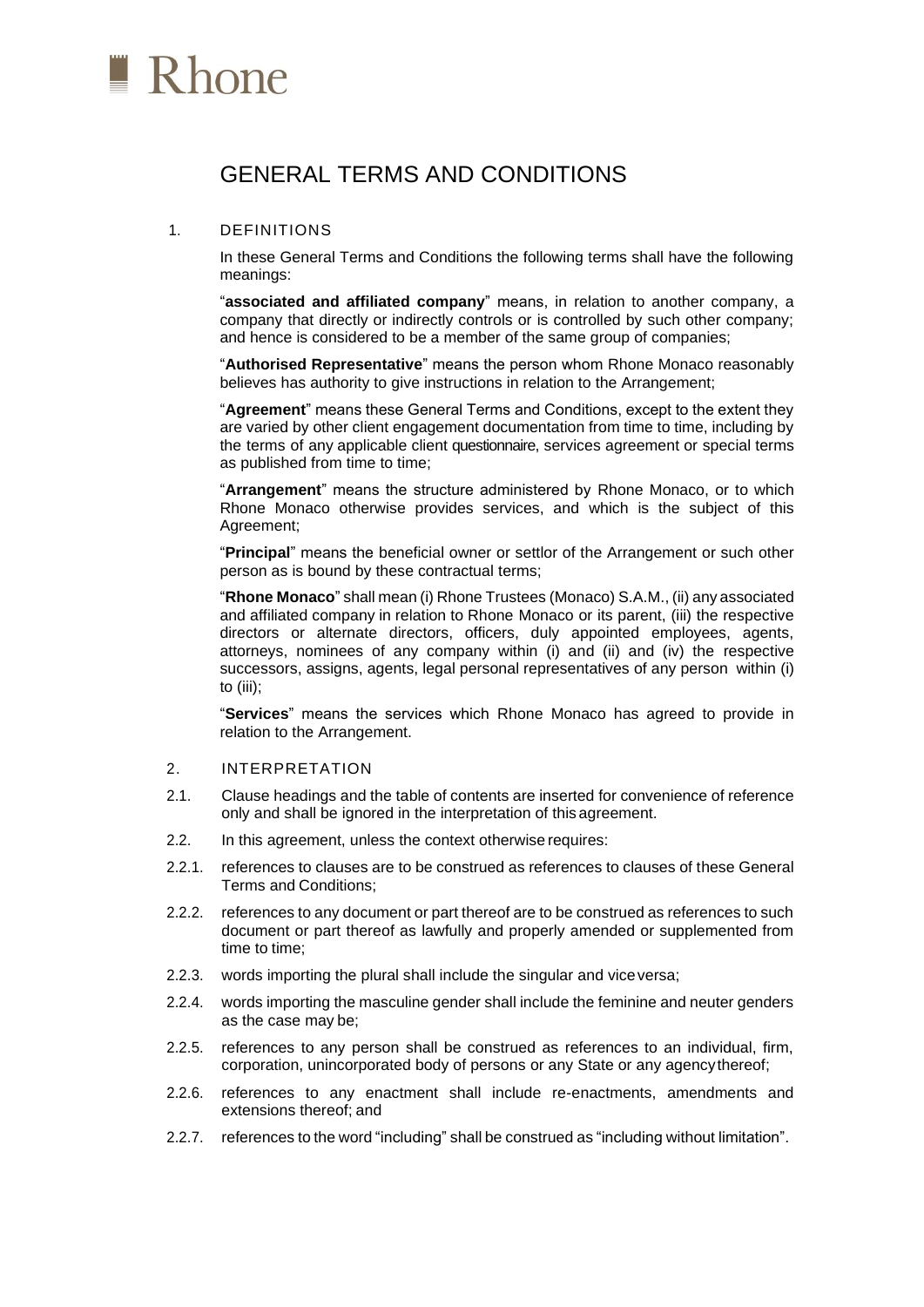- 3. BASIS OF AGREEMENT
- 3.1. These General Terms and Conditions apply in all cases where Rhone Monaco provides the Services, and supersede any earlier terms and conditions issued by Rhone Monaco.
- 3.2. Notwithstanding clause 3.1, if there is a conflict between these General Terms and Conditions and the provisions of any constitutional documents or fiduciary service agreements to which Rhone Monaco is a party relating to any company, trust, foundation or other vehicle forming part of the Arrangement (a "Governing Document"), then the provisions of the Governing Document shall prevail.
- 4. CLIENT IDENTIFICATION, VERIFICATION OF SIGNATURE(S) AND THIRD PARTIES
- 4.1. Particular means of identifying the Principal may be agreed between Rhone Monaco and the Principal. The Principal will fully and accurately complete all verification and client identification procedures and forms required by Rhone Monaco in relation to the provision of the Services. The Principal authorises Rhone Monaco to perform and obtain all such confirmations and verifications as it may at its absolute discretion deem necessary or fit.
- 4.2. Rhone Monaco shall not be liable for any damage or loss whatsoever caused as a result of mistaken or inaccurate authentication of the Principal's identity, the fraudulent use of signatures or from a failure to detect forgery, except in the case of gross negligence on the part of Rhone Monaco.
- 4.3. The Principal shall take all steps necessary to ensure that no unauthorised person has access to the Principal's documentation, nor to the means of access provided by Rhone Monaco. The Principal's agents or representatives shall be bound by the same duties and obligations as set out in this clause.
- 4.4. The Principal alone shall bear the risk of any abuse, loss or damage that the Principal may suffer as a result of transactions carried out or information obtained by any Authorised Representative except in the case of gross negligence on the part of Rhone Monaco.
- 4.5. Any powers granted to third parties affiliated with the Principal including, in particular, powers relating to the right of disposal of assets or access to information may only be granted on the forms prescribed by Rhone Monaco, which may at its sole discretion waive or dispense with this requirement.

# 5. PROVISION OF INFORMATION

- 5.1. The Principal shall supply to Rhone Monaco all such information, documents and instructions in a timely and efficient manner as are reasonably required by Rhone Monaco to fulfill its obligations relating to the provision of the Services.
- 5.2. Rhone Monaco shall not be liable for any loss incurred by the Principal as a result of any failure by him to provide proper authorisations, instructions, approvals, information and documents reasonably required by Rhone Monaco under clause 5.1.
- 5.3. The Principal will provide to Rhone Monaco all relevant information in connection with any reporting or filing requirements relating to the Arrangement and the Principal agrees to hold Rhone Monaco harmless at all times from and against any and all actions, claims, taxes, penalties and expenses whatsoever and wheresoever raised, assessed or claimed by a taxing or other authority to the extent caused by the Principal's failure to provide Rhone Monaco with such applicable information or by the provision of incorrect or inaccurate information.
- 6. CLAIMS BY THE PRINCIPAL

All claims by the Principal relating to any act or omission attributable to Rhone Monaco must be submitted to Rhone Monaco by the Principal within 90 days of him becoming aware of the said act or omission. If the Principal fails to notify Rhone Monaco of such claim within the prescribed timeframe, then he shall be deemed to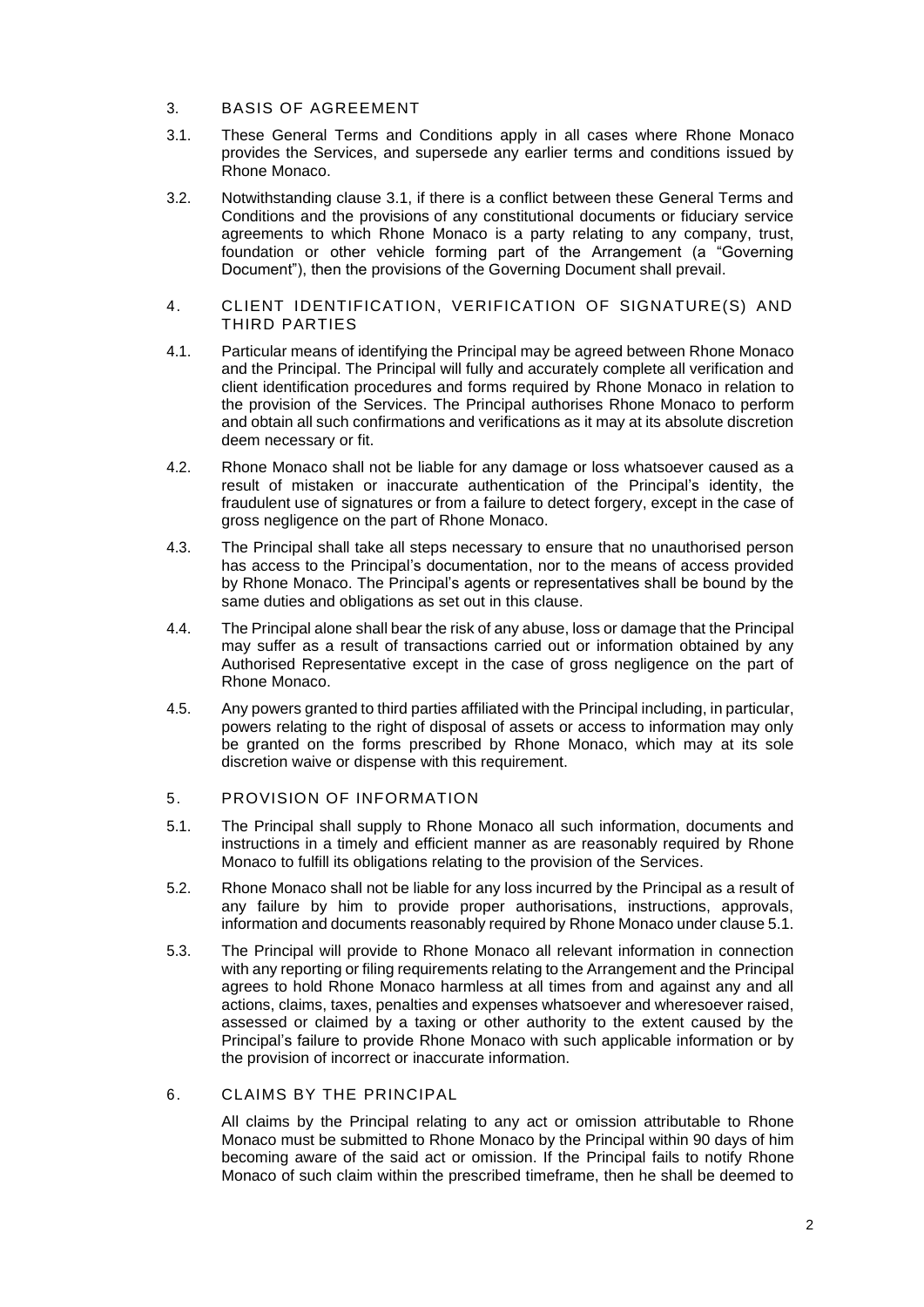have approved the act or omission in question. Further, if the Principal has not delivered a written notice to Rhone Monaco objecting to the said act or omission within the prescribed timeframe, he shall not be entitled to bring any action, claim or proceedings against Rhone Monaco in respect thereof, except in the case of gross negligence.

# 7. COMMUNICATIONS TO AND FROM RHONE MONACO

- 7.1. The Principal authorises Rhone Monaco to act upon any requests, instructions or directions given in writing ("Written Instructions") by the Principal, the Authorised Representative or any other person holding an office in relation to the Arrangement (together, the "Authorised Individuals") without being obliged to verify the authenticity of the Written Instruction.
- 7.2. Rhone Monaco shall be entitled to treat as valid the authority of an Authorised Individual unless and until it receives written notice of the revocation of that Authorised Individual's authority. The revocation of an Authorised Individual's authority must be in writing.
- 7.3. If the Principal has authorised Rhone Monaco to act upon oral instructions, the Principal authorises Rhone Monaco to immediately execute all the oral instructions issued by the Principal or his Authorised Representative whether or not such instructions are confirmed in writing. Where there is any doubt regarding the identity or authority of the person giving an oral instruction, Rhone Monaco has the right not to execute that oral instruction.
- 7.4. The Principal accepts all risks that might occur as a result of the execution by Rhone Monaco of written or oral instructions, especially those related to error regarding the identity or authority of the person giving the instructions, errors in transmission or understanding and relieves Rhone Monaco from all responsibility in this regard
- 7.5. Where Rhone Monaco receives (i) instructions or directions from any one Authorised Individual and subsequent conflicting instructions or directions from another Authorised Individual or (ii) simultaneous conflicting instructions or directions from two or more Authorised Individuals, Rhone Monaco shall be free to refuse to act upon any such instructions or directions until Rhone Monaco receives unequivocal instructions or directions signed by all of the Authorised Individuals with the requisite authority.
- 7.6. The Principal confirms his awareness of the inherent risks (notably with regard to loss, interception, delay, integrity, unlawful access or confidentiality) relating to the use of postal services, telephone, fax, e-mail or any other means of transmission, which risks shall be assumed solely by the Principal. In particular, the Principal recognizes that the Internet and Extranet networks, as well as leased and dial-up telephone lines, use public and private telecommunications infrastructures which fall outside of Rhone Monaco's control and which offer no particular security protections. Rhone Monaco shall not be liable for any loss or damage relating in particular to a power outage, disconnection, system failure or the overloading of networks or systems or otherwise resulting from the use of any means of transmission or transport companies (in particular postal, courier, telephone or internet services), except in the case of gross negligence on the part of Rhone Monaco.
- 7.7. The Principal shall be deemed to have received all correspondence sent by Rhone Monaco to the most recent address provided by him. Further, correspondence from Rhone Monaco is deemed to have been sent on the date on Rhone Monaco's file copy of the correspondence.
- 7.8. The Principal acknowledges, consents and agrees that, as a rule and unless prior notice is given to the contrary, all communications with Rhone Monaco may be recorded and retained by Rhone Monaco regardless of their form (verbal, written, electronic, etc.) and the means of transmission used (telephone, fax, letter, email, etc.).
- 8. DORMANT ASSETS
- 8.1. The Principal shall take all necessary measures to ensure that regular contact with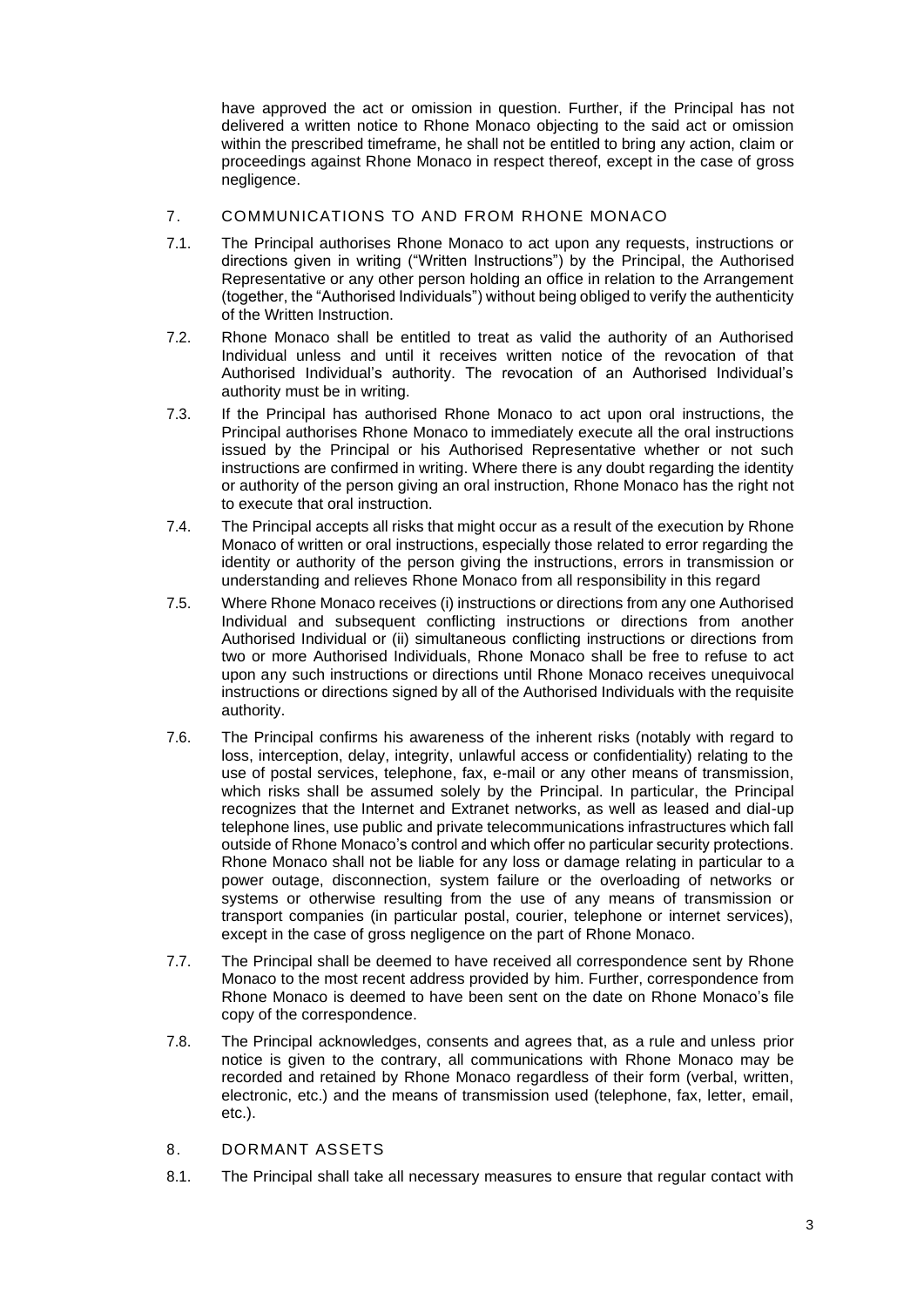Rhone Monaco is maintained and shall provide Rhone Monaco with up-to-date contact details when appropriate, including giving Rhone Monaco immediate written notice of any relevant change of address.

8.2. In the absence of contact between Rhone Monaco and the Principal and Rhone Monaco and the Authorised Representative over an extended period of more than 18 months, and should Rhone Monaco be unable to re-establish contact, Rhone Monaco shall be entitled to consider the assets held as part of the Arrangement as dormant assets. In such cases, Rhone Monaco shall be entitled, either directly or through agents, to undertake searches in the last known jurisdiction of residence of the Principal or in any jurisdiction where Rhone Monaco reasonably considers the Principal to be locatable (or both), with no guarantee whatsoever as to the results of such searches, to locate the Principal or the Authorised Representative or beneficial owner(s) of the dormant assets, at the expense and risk of the Arrangement and, if need be, by departing from these contractual provisions in the presumed interests of the Principal and the beneficiaries of the Arrangement (as applicable). The expenses resulting from such searches shall be borne by the Arrangement and Rhone Monaco is authorised to debit such expenses from any of the assets over which Rhone Monaco holds a power of disposal, custody or of representation.

# 9. NON - EXECUTION / REFUSAL TO EXECUTE AN ORDER

Rhone Monaco is entitled to refuse to process instructions, in particular when they:

- 9.1. may expose Rhone Monaco to risks that it deems, in its discretion, excessive;
- 9.2. contain indications of a possible crime, offence or any other practice contrary to Monegasque or any foreign law; or
- 9.3. are not sufficiently clear in the opinion of Rhone Monaco
- 10. REMUNERATION, EXPENSES AND TAXES
- 10.1. Rhone Monaco shall be entitled to remuneration for the provision of the Services in accordance with Rhone Monaco's standard fee schedule from time to time in force, or such other fee agreement as may be agreed in writing between the parties (and as may be amended from time to time in accordance with the provisions thereof) (the "Service Fees").
- 10.2. The Service Fees and all other applicable fees, commissions, taxes or expenses relating to the Arrangement (the "Expense") are to be borne by the Principal or the Arrangement, as determined by Rhone Monaco in its sole discretion. Rhone Monaco is authorised, without any further reference to the Principal, to debit an account held subject to the Arrangement with the amount of any Service Fees or Expenses (or both) as and when they become due.
- 10.3. If any Service Fees or Expenses payable shall not be duly and punctually paid Rhone Monaco shall not be under any further obligation to provide the Services.
- 10.4. The Principal acknowledges and agrees that Rhone Monaco may freely agree with third parties (who act on behalf of Rhone Monaco) for the payment of retrocessions, commissions and/or fees of any nature due to or due from Rhone Monaco. In such circumstances, Rhone Monaco shall notify the Principal of the existence and method of calculation of any retrocession, commission and/or fees in favour of the third party or Rhone Monaco that may have been agreed with Rhone Monaco.

The Principal may at any time request information regarding the amounts of the retrocessions, commissions or other fees received by Rhone Monaco in relation to the Principal's assets or any assets held as part of the Arrangement.

11. CONFLICTS OF INTEREST

Rhone Monaco is entitled to conduct any transaction on behalf of the Principal or the Arrangement, as well as to enter into any type of relationship for the provision of any other type of services, even though Rhone Monaco has, directly or indirectly, an interest in the said transaction.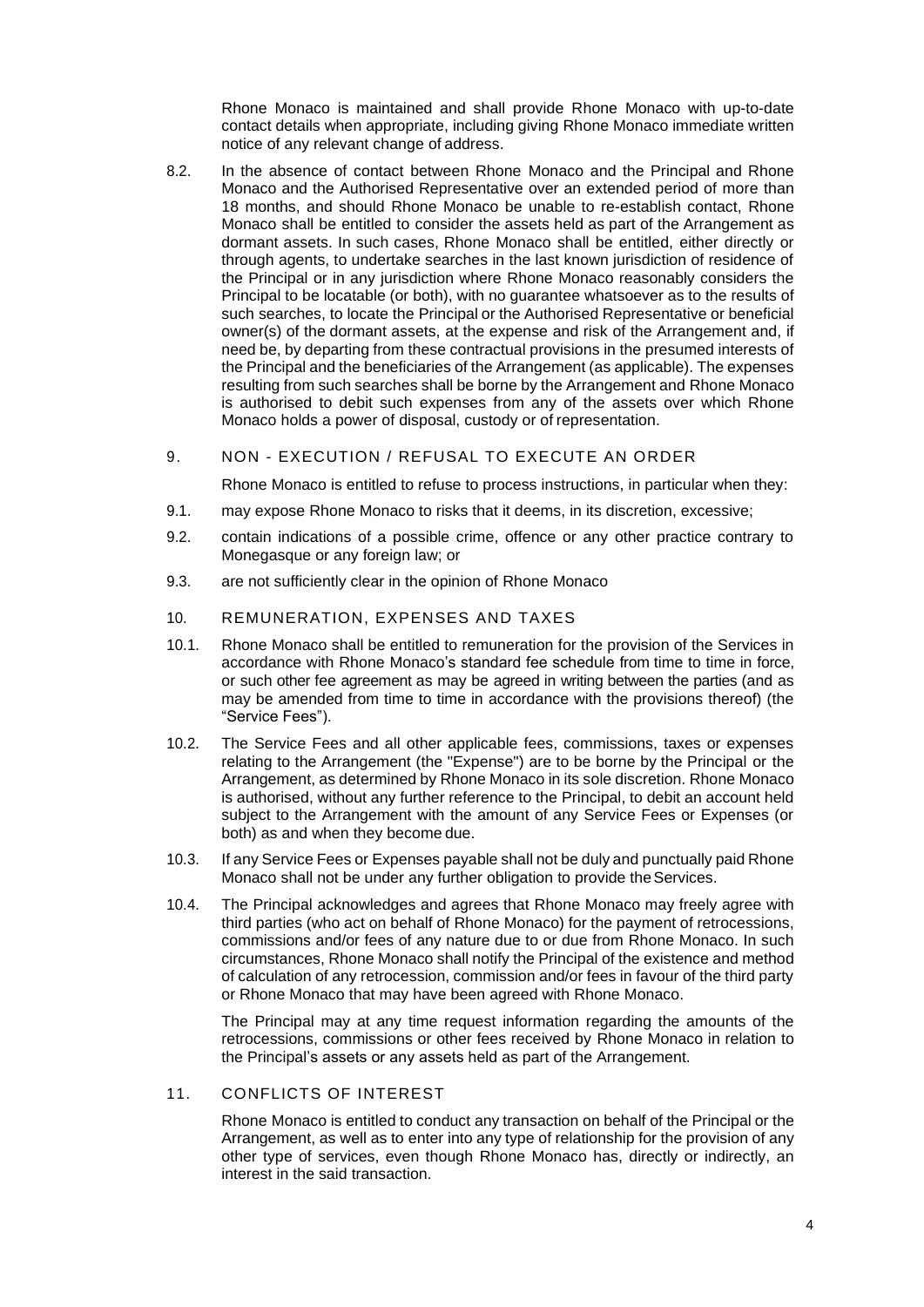# 12. OUTSOURCING

Subject to any applicable law, Rhone Monaco may at any time, for any period, in any manner and upon any terms whatsoever outsource or delegate all or some of its functions, powers and duties to any person or persons wheresoever located in relation to or in order to facilitate the provision of the Services.

### 13. TERMINATION OF BUSINESS RELATIONSHIPS

- 13.1. Rhone Monaco reserves the right to terminate its business relationship with the Principal at any time, with immediate effect, and without being required to provide a reason therefore, in which case all existing, deferred or contingent claims owed to Rhone Monaco (including any outstanding Service Fees and Expenses) shall become immediately due for payment by the Principal or the Arrangement, as determined by Rhone Monaco in its sole discretion. At the end of the business relationship, and unless otherwise instructed by the Principal within a period specified by Rhone Monaco in advance, Rhone Monaco may decide to realise the assets held subject to the Arrangement and hold the proceeds thereof in any manner that it deems appropriate, including in the form of cash or a cheque.
- 13.2. On termination of the business relationship, Rhone Monaco will be entitled to a lien, a general right of pledge and a right of set-off over all assets subject to the Arrangement, as security for any and all existing, deferred, contingent or future claim (regardless of its due date or currency), including any fees, costs or expenses due to Rhone Monaco. If the Principal fails to pay any amount claimed upon demand of Rhone Monaco, Rhone Monaco shall be entitled to realise or set-off the asset covered by the security interests herein created as it wishes and in the order it deems fit, without having to give prior notice, by way of private contract. In cases where several debts exist, Rhone Monaco has discretion to determine which debt is to be repaid first.
- 13.3. Subject to any relevant provision of applicable law, Rhone Monaco reserves the right to retain original records relating to the Arrangement for a reasonable period and not to provide original or copy correspondence except at the absolute discretion of Rhone Monaco.
- 14. THE PRINCIPAL'S PERSONAL SITUATION; NO TAX AND LEGAL ADVICE
- 14.1. Rhone Monaco recommends that the Principal takes independent legal, tax or other professional advice in relation to the establishment of the Arrangement and its activities, as well as on the jurisdiction of any underlying or affiliated companies which may be used to hold assets.

It is the Principal's responsibility to take such professional advice in relation to the establishment of the Arrangement and all subsequent changes in legislation and/or practice in the jurisdiction of residence or domicile of the Principal.

- 14.2. Rhone Monaco does not provide any legal or tax advice although may assist with drafting of any legal or statutory or other documentation in connection with an Arrangement. Legal or tax advice does not form part of the Services and, as such, Rhone Monaco shall not bear any responsibility or liability in this respect. The Principal acknowledges that it will not rely on any statement made by Rhone Monaco as constituting legal or tax advice.
- 14.3. Rhone Monaco shall have no responsibility for any adverse tax or legal consequences in any part of the world which might directly or indirectly affect the Principal or any beneficiary of the Arrangement. In particular, the Principal understands and accepts that taxes, notably inheritance taxes, may be due on assets or on the revenues thereon by reason of their link with certain jurisdictions (such as the United States) irrespective of the domicile of the transferor, legal owner or beneficial owner.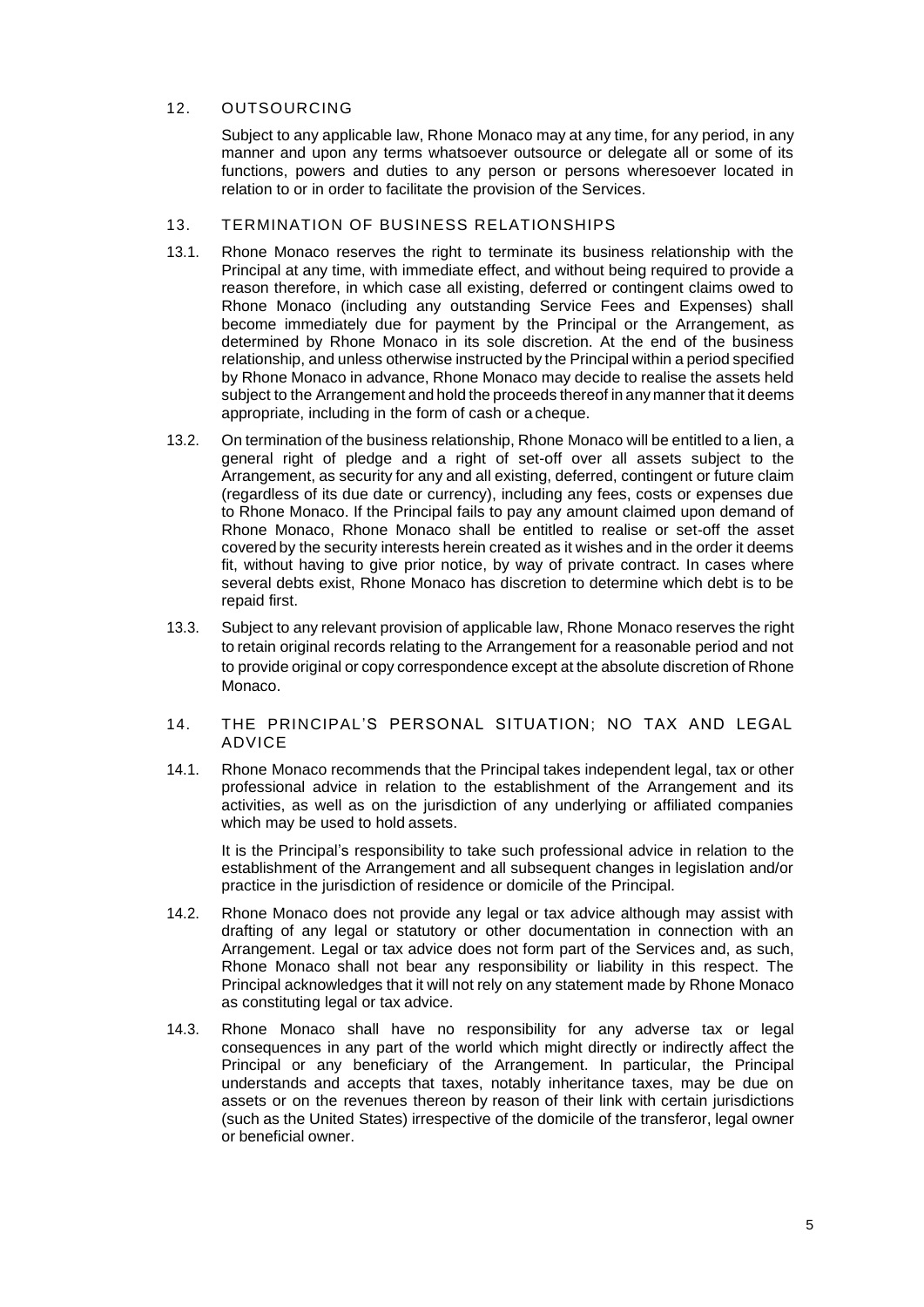#### 15. NO INVESTMENT ADVICE, MANAGEMENT OR MONITORING

Rhone Monaco does not provide any investment advisory or management services, nor does it monitor (except in accordance with Rhone Monaco's fiduciary obligations) the investment advisory or management services (if any) provided by a third party.

#### 16. DATA AND CONFIDENTIALITY

16.1. Rhone Monaco shall be authorised, using any appropriate technical means, to collect, record, hold and process the Principal's personal data, to the extent that it considers such data useful or necessary for the due performance of Rhone Monaco's legal or contractual obligations. In this regard, Rhone Monaco shall comply with the provisions of any other law applicable in relation to all personal data processed by Rhone Monaco.

The Principal's rights of access and remedial action are governed, inter alia, by the abovementioned legislation.

- 16.2. Rhone Monaco is obliged to keep confidential any information relating to the relationship with the Principal.
- 16.3. Notwithstanding clause 16.2:
- 16.3.1. Rhone Monaco may, in compliance with applicable laws or conventions or by order of a court of competent jurisdiction, disclose relevant information relating to the Principal and/or the Arrangement which would otherwise be confidential as between Rhone Monaco and the Principal (including without limitation the Principal's identity and/or that of the beneficiaries, objects or the beneficial owner of a company administered by Rhone Monaco or the underlying assets of a trust, foundation or company);
- 16.3.2. Rhone Monaco is authorised to inform third parties of the Principal's identity where deemed necessary for the proper performance of the Principal's instructions or to defend its own legitimate interests and/or exercise its rights arising out of its relationship with the Principal;
- 16.3.3. Rhone Monaco may disclose confidential information relating to the Principal and/or the Arrangement (including, if required, information in relation to the beneficiaries and protector of the Arrangement ) where Rhone Monaco in the normal course of business is properly required to make such disclosures to any third party, such as an approved financial institution, legal or tax adviser, accountant, intermediary, or any person whose duty it is to enforce or ensure compliance with any applicable legal, tax or regulatory provisions;
- 16.3.4. Rhone Monaco may, in the normal course of business, share, exchange or disclose relevant information with other offices of Rhone Monaco (which for the avoidance of doubt shall include other offices within the Rhone Trust and Fiduciary Services SA group in Switzerland, Bahamas, Singapore and elsewhere) for the purposes of performing the Services;
- 16.3.5. when transferring funds from the Arrangement, Rhone Monaco may without further reference to the Principal, disclose all information on the nature of the payment, the payee, or remitter, as may properly be required by relevant banking regulations; and
- 16.3.6. the Principal is aware and agrees that his personal data or other confidential information relating to his affairs may be disclosed to a third party acting on Rhone Monaco' instructions in the event that some of its functions are outsourced pursuant to clause 12.

# 17. LIMITATION OF LIABILITY

Rhone Monaco' liability in respect of all and any breaches of contract or breaches of duty or fault or gross negligence or grossly negligent misstatement or otherwise howsoever and of whatever nature arising out of or in connection with this agreement shall be limited and shall not exceed three times the amount of fees paid to Rhone Monaco for the relevant financial year in which the alleged liability arises, which limit